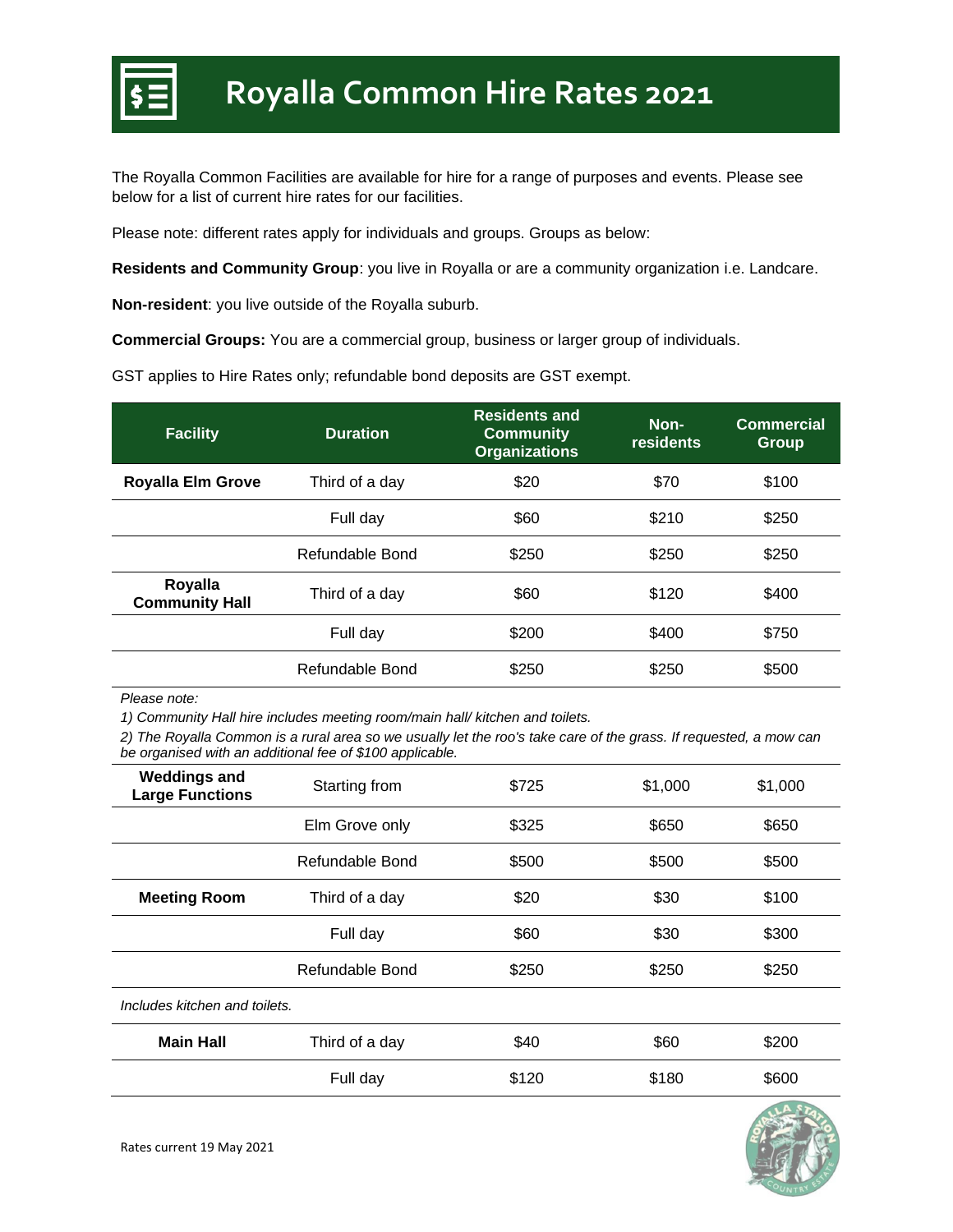

# **Royalla Common Hire Rates 2021**

| <b>Facility</b>                       | <b>Duration</b> | <b>Residents and</b><br><b>Community</b><br><b>Organizations</b> | Non-<br><b>residents</b> | <b>Commercial</b><br><b>Group</b> |
|---------------------------------------|-----------------|------------------------------------------------------------------|--------------------------|-----------------------------------|
|                                       | Refundable Bond | \$250                                                            | \$250                    | \$250                             |
| <b>Toilets</b>                        | Hire cost       | \$20                                                             | \$20                     | \$50                              |
|                                       | Bond            | \$250                                                            | \$250                    | \$500                             |
| Keys to be returned by arranged time. |                 |                                                                  |                          |                                   |
| Hay Shed &<br><b>Surrounds</b>        | Third of a day  | \$40                                                             | \$80                     | \$250                             |
|                                       | Full day        | \$80                                                             | \$160                    | \$500                             |
|                                       | Refundable Bond | \$250                                                            | \$250                    | \$550                             |
| <br>.                                 |                 |                                                                  |                          |                                   |

*Includes kitchen and toilets*